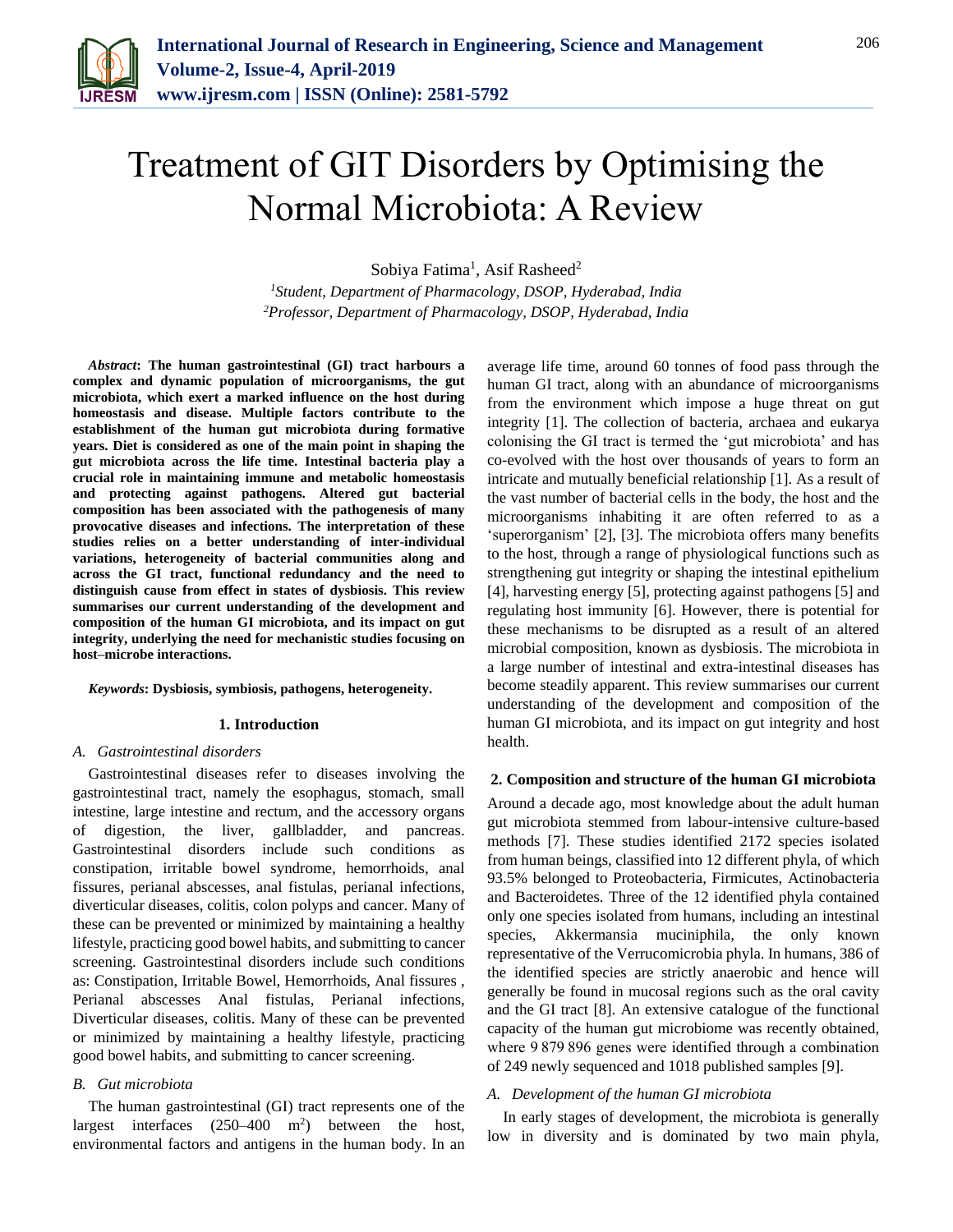

Actinobacteria and Proteobacteria [10], [11]. During the first year of life, the microbial diversity increases and the microbiota composition converges towards a distinct adult-like microbial profile with temporal patterns that are unique to each infant [12]. By around 2.5 years of age, the composition, diversity and functional capabilities of the infant microbiota resemble those of adult microbiota. Although, in adulthood, the composition of the gut microbiota is relatively stable, it is still subject to perturbation by life events [13]. In individuals over the age of 65, the microbial community shifts, with an increased abundance of Bacteroidetes phyla and Clostridium cluster IV, in contrast with younger subjects where cluster XIVa is more prevalent [14]. In contrast, a separate study observed that the microbiota of a young cohort and an elderly population (70 years) were relatively comparable, whilst the diversity of the microbiota from a cohort of centenarians was significantly reduced [15].

### *B. Factors shaping the GI microbiota*

The microbiota composition is subject to shaping by host and environmental selective pressures. To protect from injury and maintain homeostasis, the GI tract limits exposure of the host immune system to the microbiota by conscription of a multifactorial and dynamic intestinal barrier. The barrier comprises several integrated components including physical, biochemical and immunological factors [16]. An individual microbe's longevity is determined by whether it is contributing to the range of essential functions on which host fitness relies. It is proposed that organisms who do not contribute advantageous functions are controlled by, and may occasionally be purged during, for example, transferal of the microbiota to a new host [17]. The microbiota can also be shaped by the host immune system. This effect is mostly limited to stratification and compartmentalization of bacteria to avoid opportunistic invasion of host tissue, whilst species-specific effects are less probable due to the high amount of functional redundancy within the microbiota [18].

### *C. Role of the GI micro biodata in health*

Owing to its large genomic content and metabolic complement, the gut microbiota provides a range of beneficial properties to the host. Some of the most important roles of these microbes are to help to maintain the integrity of the mucosal barrier, to provide nutrients such as vitamins or to protect against pathogens. In addition, the interaction between commensal microbiota and the mucosal immune system is crucial for proper immune function.GI microbiota is also crucial to the de novo synthesis of essential vitamins which the host is incapable of producing Lactic acid bacteria are key organisms in the production of vitamin B12, which cannot be synthesized by either animals, plants. Bifidobacterial are main producers of folate, a vitamin involved in vital host metabolic processes including DNA synthesis and repair .Further vitamins, which gut microbiota have been shown to synthesize in humans, include vitamin K, riboflavin, biotin, nicotinic acid,

panthotenic acid, pyridoxine and thiamine Colonic bacteria can also metabolize bile acids that are not reabsorbed for biotransformation to secondary bile acids All of these factors will influence host health.

### *D. Microbial Flora of the Stomach and Gastrointestinal Tract*

The flora of the gastrointestinal tract in humans has been studied intensively. These studies have demonstrated that bacteria are the most numerous microbes present in the stomach and gastrointestinal tract. Sometimes the diet of a human can select for the dominance of one or a few bacteria over other species. The situation is similar in humans. Other factors that influence the bacterial makeup of the human stomach and gastrointestinal tract include age, cultural conditions, and the use of antibiotics. In particular, the use of antibiotics can greatly change the composition of the gastrointestinal flora. Despite the variation in bacterial flora, the following bacteria tend to be present in the gastrointestinal tract of humans and many animals: Escherichia coli, Clostridium perfringens, Enterococci, Lactobacilli, and Bacteroides. Only bacteria that can tolerate strongly acidic environments are able to survive in the stomach. One bacterium that has been shown to be present in the stomach of many people is Helicobacter pylori. This bacterium is now known to be the leading cause of stomach ulcers. In addition, very convincing evidence is mounting that links the bacterium to the development of stomach and intestinal cancers. In humans, the small intestine contains low numbers of bacteria, some 100,000 to 10 million bacteria per milliliter of fluid. The bacterial flora of this region consists mostly of lactobacilli and Enterococcus faecalis. In the large intestine, the bacterial numbers can reach 100 billion per milliliter of fluid. These include anaerobic lactic acid bacteria, Bacteroides, and Bifidobacterium bifidum. The bacteria numbers and composition in the large intestine is effectively that of fecal material.

### **3. Role of Microbiota in the Treatment of GIT Disorders**

### *A. Constipation*

Constipation means it is hard to have a bowel movement (or pass stools), they are infrequent (less than three times a week), or incomplete. Constipation is usually caused by inadequate "roughage" or fiber in the diet, or a disruption of the regular routine or diet. Constipation causes a person to strain during a bowel movement.

*Treatment:* You can treat your constipation by, Increasing the amount of fiber you eat.

## *B. Possible alterations of intestinal microbiota in chronic constipation*

Using standard cultural and/or molecular approaches, quantitative difference among intestinal microbiota species has been extensively studied. Alterations of intestinal microbiota in patients with chronic constipation can be characterized by a relative decrease in obligate bacteria (e.g. Lactobacillus,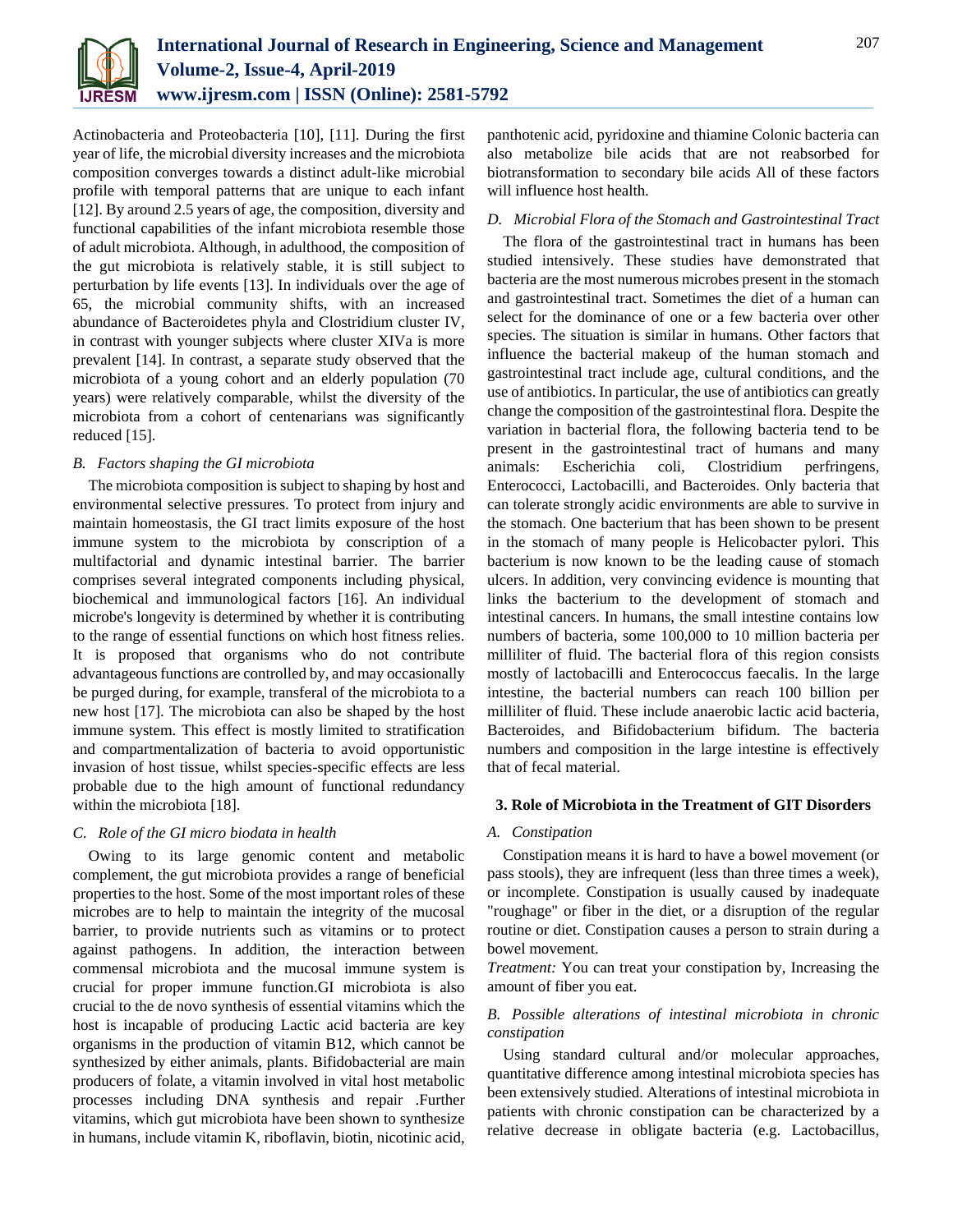

Bifidobacterium, and Bacteroides spp.) and a parallel increase of potentially pathogenic microorganisms (e.g. Pseudomonas aeruginosa and Campylobacter jejuni).These alterations may influence intestinal motility and secretory functions by changing the amount of available physiologically active substances and the metabolic environment of the gut.

# *C. Possible microbiota-based therapy on chronic constipation*

# *1) Dietary fibre*

Dietary fibre has been recommended on an empirical basis for the management of chronic constipation. As is known, dietary fibres can promote the excretion of intestinal mucin by stimulating the capacity of mucosal protein synthesis. Dietary fibre is broken down in the proximal colon and provides an energy yielding substrate for microbial fermentation. The result of this is to stimulate the growth of intestinal microbiota and contribute significantly to the stool dry weight. Besides, fibres could promote the excretion of bacterial fermentation products, such as SCFAs, which has the pro-motility effects.

# *2) Prebiotics*

Prebiotics are non-digestible substances that provide a beneficial physiological effect on the host by selectively stimulating the growth or activity of a limited number of favourable indigenous gut bacteria. Prebiotics are subjected to bacterial metabolism in the colon, where they are transformed to lactic and short-chain carboxylic acids. It has been demonstrated that galacto-oligosaccharides seemed to promote the intestinal peristalsis and relieve constipation. The consumption of inulin-type fructans affects intestinal microbiota and stimulates bowel movements normalizing stool frequency in constipated patients.

# *3) Probiotics*

These are live or attenuated microorganisms defined as being capable of conferring health benefits on their host when they are given in sufficient quantities and administered continuously, beyond any inherent nutritional value. Probiotics have demonstrated beneficial effects in patients with constipation, making them increasingly used as alterative treatment options. Some probiotics, such as Bifidobacterium lactis DN-173010 and Bifidobacterium longum could modify the metabolic activities of the colonic microbiota and improve lactose digestion in Chinese lactose-intolerant subjects. Probiotic administration may modulate the composition of the intestinal microbiota and consequently induce the alteration of metabolic activities and colonic immunological activities.

# *D. Irritable bowel syndrome (IBS)*

Irritable bowel syndrome (also called spastic colon, irritable colon, or nervous stomach) is a condition in which the colon muscle contracts more often than in people without IBS. Certain foods, medicines, and emotional stress are some factors that can trigger IBS. Treatment includes: Avoiding caffeine, increasing fiber in the diet, Monitoring which foods trigger IBS.

# *E. Modulation of the intestinal microbiota in IBS*

# *1) Probiotics*

The term "probiotic" as originally defined by FAO/WHO refers to "live microorganisms that, when administered in adequate amounts, confer a health benefit on the host" [19]. However, in order to be beneficial, probiotic bacteria must be able to survive along the gastrointestinal tract, to resist to gastric acid, bile and pancreatic juice action and to demonstrate functional efficacy

# *2) Putative mechanisms of action of probiotics*

As the pathogenesis of IBS is multifactorial, probiotics have been shown effective in modulating several mechanisms that might have a mechanistic role in IBS pathogenesis, including effects on composition of intestinal microbiota, gastrointestinal dysmotility, visceral hypersensitivity, altered gut epithelium an immune function, luminal metabolism, dysfunction of gut-brain axis, psychological distress.

# *3) Mechanism of action of probiotics*

Gut microbiota influences the bidirectional communication between the enteric nervous system and the central nervous system, modulating gut development and several physiological functions, including intestinal motility, sensitivity, secretion and immunity. In irritable bowel syndrome (IBS), the altered composition and/or activity of microbiota may induce a disruption of this communication leading to activation of immune system and production of pro-inflammatory cytokines, production of microbial metabolites as short-chain fatty acids (SCFAs) that are toxic at high concentration, activation of hypothalamic-pituitary-adrenal (HPA) axis with increase of cortisol that feeds back to the pituitary, hypothalamus (HYP), amygdala (AMG), hippocampus (HIPP) and prefrontal cortex to shut off the HPA axis and increase of corticotropin releasing factor (CRF). These effects lead to alterations of intestinal motility and sensation, disruption of epithelial barrier and impaired production of neurotransmitters with an increased response to stressful events. On turn, stress may provoke systemic pro-inflammatory cytokines production that activates the HPA axis that signals to both enteric nervous system and the central nervous system and may alter microbiota composition (20)

# *F. Intensive faecal microbiota transplantation for active ulcerative colitis*

The intestinal microbiota is implicated in the pathogenesis of ulcerative colitis. Faecal microbiota transplantation is a novel form of therapeutic microbial manipulation, but its efficacy in ulcerative colitis is uncertain. We aimed to establish the efficacy of intensive-dosing, multidonor, faecal microbiota transplantation in active ulcerative colitis. Fecal microbiota transplantation (FMT) is the administration of a solution of fecal matter from a donor into the intestinal tract of a recipient in order to directly change the recipient's gut microbial composition and confer a health benefit. FMT has been used to successfully treat recurrent Clostridium difficile infection. There are preliminary indications to suggest that it may also